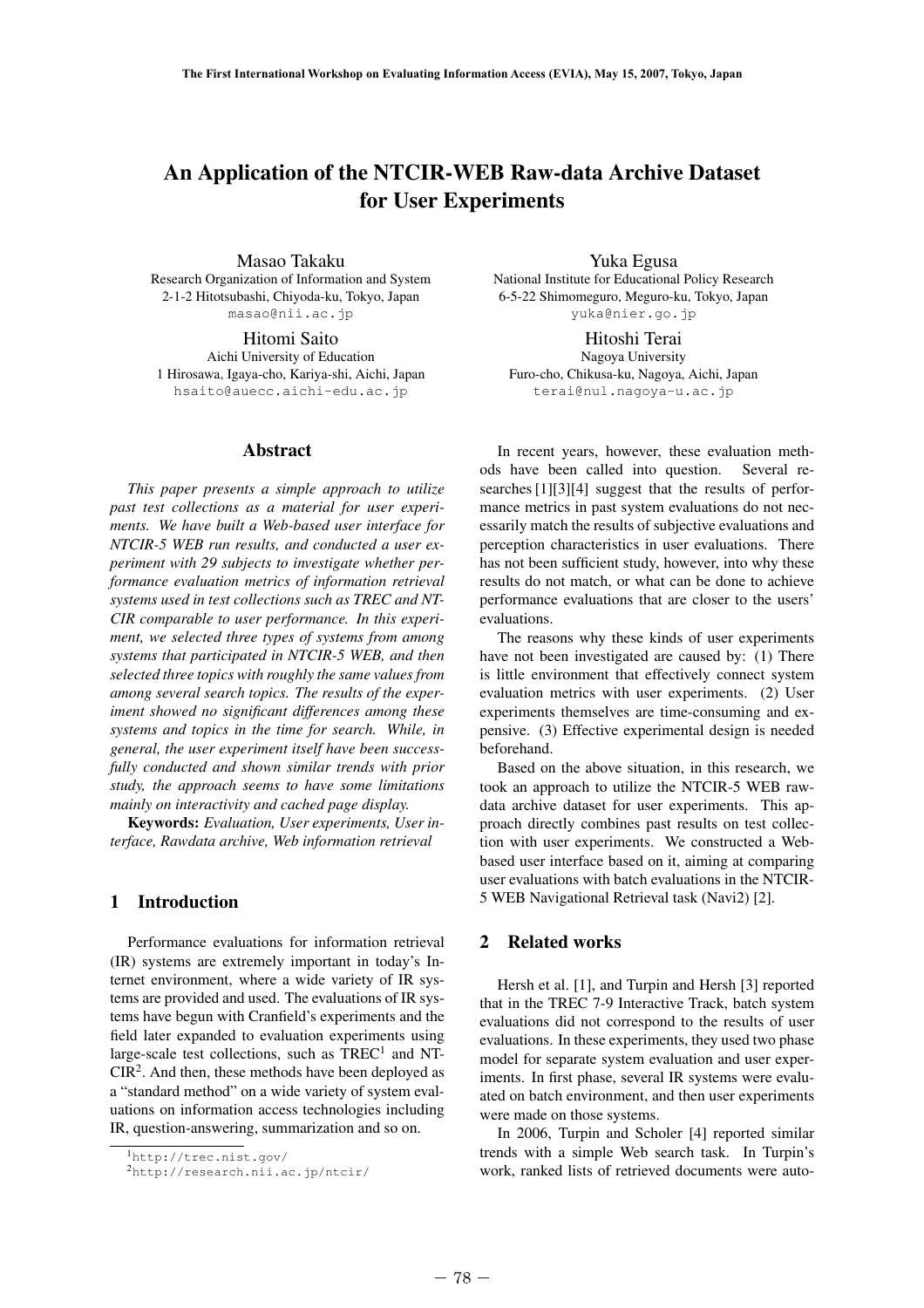matically created based on the settings of their precision/recall metrics. That introduced user experiments without retrieval engines and iterative large-scale experiments.

# 3 Approach and user interface

|  | 博多一風堂 の検索結果 |  |
|--|-------------|--|
|  |             |  |

| <b>THE REPORT OF A PRIME OF A STATISTIC AND A PROPERTY OF A PROPERTY OF A PROPERTY OF A PROPERTY OF A PROPERTY OF</b>                                                                                                                                                                  |
|----------------------------------------------------------------------------------------------------------------------------------------------------------------------------------------------------------------------------------------------------------------------------------------|
| 1 博多 一風堂<br>…職人選手権」で3連覇チャンピオンとなった博多一風堂・河原成美。「ラーメンに完成型はない」と言い切る河原のラーメンは2種類。あっさりと飲み<br>やすいスープの「自丸元味」と、コクがあってしかもマイルドな「赤丸新味」は構多~関東でも人気、販売と販のげん骨を強い火力で一帯夜ダウダウ薬<br>出<br>http://www.otaun-shokudo.com/ramen/jppudo/ 1662794 000028                                                            |
| ク 博多ラーメノ一風堂 中華<br>博多ラーゾノー風堂 中華 博多ラーゾノー風堂 厚る ●メニュー 一風堂らーめん赤丸新味 ¥ 780- 一風堂らーめん赤丸玉子 ¥ 900- 一風堂赤丸スペ<br>シャル ¥1.200~ 博多らーめん自丸元味 ¥ 730~ 博多らーめん自丸玉子 ¥ 850~ 一風堂赤丸スペシャル ¥1.150~ 一口鏡子各個>¥ 500~<br>http://www.kimuhiro.net/ipudo.htm 1367836 000983                                                |
| 3. livedoor グルメ / 東京グルメ / 首都圏 / 博多ラーメン<br>東京、横浜など普都圏のレストラン、飲食店のグルメ情報を目出さで交換し、さらに採点結果をもとにあなたにビッタリなお店をおすすめします。 橋元<br>板ランキンググルメレストランラーダンカレーケーキ バスタおいしいおすすめビッタリリコメンド ロコミくちこみ 情<br>http://gourmet.livedoor.com/isch/ar/326/read/1/ 0184629 000023                                           |
| 4 五行<br>五行 中華めん居酒家 五行(博多一風堂) 博多の有名ラージン店「博多一風堂」の 新しいお店「五行」が平成12年11月3日に 大名本店の近くにらー<br>めん居酒屋として 新たにOPEN たので試食しに行って見ました。社長の河原成美氏が新たにプロデュースした 新味のしょうゆと塩ラー<br>http://www.univs.com/osusume/gogvo.html 2081013-000070                                                                         |
| 5. セブン・イレブン・ジャパン セブン・イレブンのオリジナル商品<br>商品オリジナル、ラーメン、日清 名店仕込み博多一風堂ビリ辛とんこつ、日清名店仕込み博多一風堂からか麺目清名店仕込み札幌すみれ味噌醤香<br>麺目清名店仕込み旭川山頭火とんこつ塩、明星広東菜醤油セブン-イレブン・ジャパンセブン-イレブンのオリジナル商品 株式会社セブン-<br>http://www.sei.co.ip/shohin/orisinal/noodle.html 1850019.0000644                                        |
| 6.福岡市<br>福岡市 無料+出会い-花-キャッシング-アクセス解析 福岡市 ラーメン店 店名 ジャンル 一風堂 博多・既骨(与博) カップラーメン 商品名 ジャンル 長<br>浜屋台やまちゃん 博多・豚骨 一風堂とんこつしょうゆ 博多・豚骨 一風堂 白丸元味 博多・豚骨 マルちゃん バリうまごぼ 天うど<br>http://ramen.gooside.com/fukuokacity.html 000025.000002                                                                  |
| 7. 全国ラーメンフェスティバル in 白河 [一風堂] - gooグルメ&料理<br>全国ラーメンフェスティバル in 白河 [一風堂] - gooグルッを料理 goo グルッを料理 グルッを料理 美味しい情報、何な食材・レシピまで gool-ップ   サイ<br>トマップ   ヘルプ 関連: 地域 地域 スローライフ スローライフ 旅行 旅行 goo グル x&料理 レシピ   スペシャルマーケット …<br>http://enurmet.enn.ne.in/snecial/raumen/each.innudo.asn.crsscr.pppars |
| 8. 一風堂 店舗紹介<br>…から熱い風にのって、あなたの後・札幌に「博多一風堂」を閉店する運びとなりました。 少々骨太な九州の味ですが、ラーメンにかける心意気は、<br>札幌の皆様にも、きっと気に入っていただけると思います。札幌の皆様とのご縁ができましたことを客びとし、皆様に愛される店作りに努めてまいりま<br>すので、<br>http://www.ippudo.com/tenpo3.html 1282766.0000131                                                               |
| 9. ラの壱<br>…即2003年10月オーブン。あの「博多一風堂」河原成美社長ブロデュースの店で、味の作り、店の造作などの ほとんどが「一風堂」と同じ。スタッ<br>つも「一風堂」と交流があって、あたかも抽味店のようです。しかし決定的な「構多一風堂」との違いが、「うの表」では、『呼び屋しばといわ…<br>http://www.nazomen.jp/ramen/ranoichi.htm 1569071.0000110.                                                                    |
| 10. livedoor グルメ / 東京グルメ / 首都圏 / ラーメン<br>東京、横浜など首都圏のレストラン、飲食店のグルメ情報を口コミで交換し、さらに採点結果をもとにあなたにピッタリなお店をおすすめします。 揚示<br>板ランキング、グルメレストランラーメンカレー、ケーキ、バスタおいしい。おすすめビッタリリコンンド、口コミ、くちこみ、情<br>http://gourmet.livedoor.com/isch/ar/800/read/9/ 0104629.000088                                        |
| $\sim$ $\sim$ $\sim$ 1 2 3 4 5 6 7 8 9 10 $\times$ $\sqrt{x}$                                                                                                                                                                                                                          |

## **Figure 1. Search result interface for a query**

We created a Web-based user interface for NTCIR run results. Figure 1 shows our search result interface. This search result page shows ten documents at one time, and these pages are derived from NTCIR-5 WEB submitted runs. The run results, which were submitted by participants for the task, consist of a ranked document list. We just simply made a list of documents along with each ranked list, and showed its summary, which consists of a rank, title, snippet text, URL, and document ID of a page. Each snippet shows a context summary based on the query keywords. These titles and URLs are linked into the corresponding cached pages. **Solution**<br>
We created this searce<br>
time, and the submitted in by participle<br>
unent list.<br>
along with which consided the subminary land URLs<br>
pages.<br>
Cached NTCIR-5<br>
cached page space<br>
the relevar links in page space<br>
NW10

Cached pages show snapshot of Web pages from NTCIR-5 WEB test collection (NW1000G-04). For cached page, we reused the same display engine as the relevance judgements of NTCIR-5 WEB. All the links in pages are redirected through within the cached page space. If a referring page is not included within NW1000G-04, that link shows a warning message: "There is no corresponding page of this link. Five seconds later, you will be redirected into the present URL." Then it automatically redirect to the present page on the real Web. Note that NW1000G-04 does not gather all the images and several types of document format, such as PDF and MS-Word, other than HTML and plain text. In the case of a site using those images or other navigational elements like Flash format, it might be difficult for users to understand the content and the site structure.

## 4 User experiments

The user interface described in Section 3 were deployed for our user experiments. In this section, we will describe its experimental design and some results.

#### 4.1 Experimental design

A total of 29 subjects (19 male, 10 female) participated in the experiment. The average Internet usage time for all subjects was 3.01 hours/day  $(SD = 2.55)$ .

The experiment was conducted using a 3x3 mixed design. The first factor was the three topics, and the second factor was the three systems. As indicated in Table 1, the subjects were allocated into three patterns  $(S_a, S_b, S_c)$  combining search topics (movie, shopping, restaurant) and systems (high, middle, low). During the experiments, the subjects were randomly assigned for each pattern, and each pattern had nine or ten subjects.

|  |  | Table 1. Experimental design |  |
|--|--|------------------------------|--|
|--|--|------------------------------|--|

|            | High            | Middle | Low     |
|------------|-----------------|--------|---------|
| Movie      | $\mathcal{O}_a$ |        | $S_h\,$ |
| Shopping   | $S_b$           | $S_a$  |         |
| Restaurant |                 | $S_h$  |         |

#### 4.2 Materials

Three topics and three systems were selected from the NTCIR-5 WEB task for use in this experiment.

From among the systems participating in the NTCIR-5 WEB task, three systems were selected as having normalized discounted cumulative gain (nDCG) values and reciprocal-rank (RR) values corresponding to High, Middle, and Low (TNT-3, ORGREF-C20-P2, and ORGREF-GC1, respectively). Three topics (movie, shopping, and restaurant) were selected as having similar nDCG values within a single system (topic numbers 1196, 1296, and 1367, respectively).

Figure 2 shows the systems' nDCG and RR values for each topic. High had high nDCG and RR values for all topics, and Low had low nDCG and RR values for all topics. During the each search task, the subjects were not informed that they were using different search systems each time.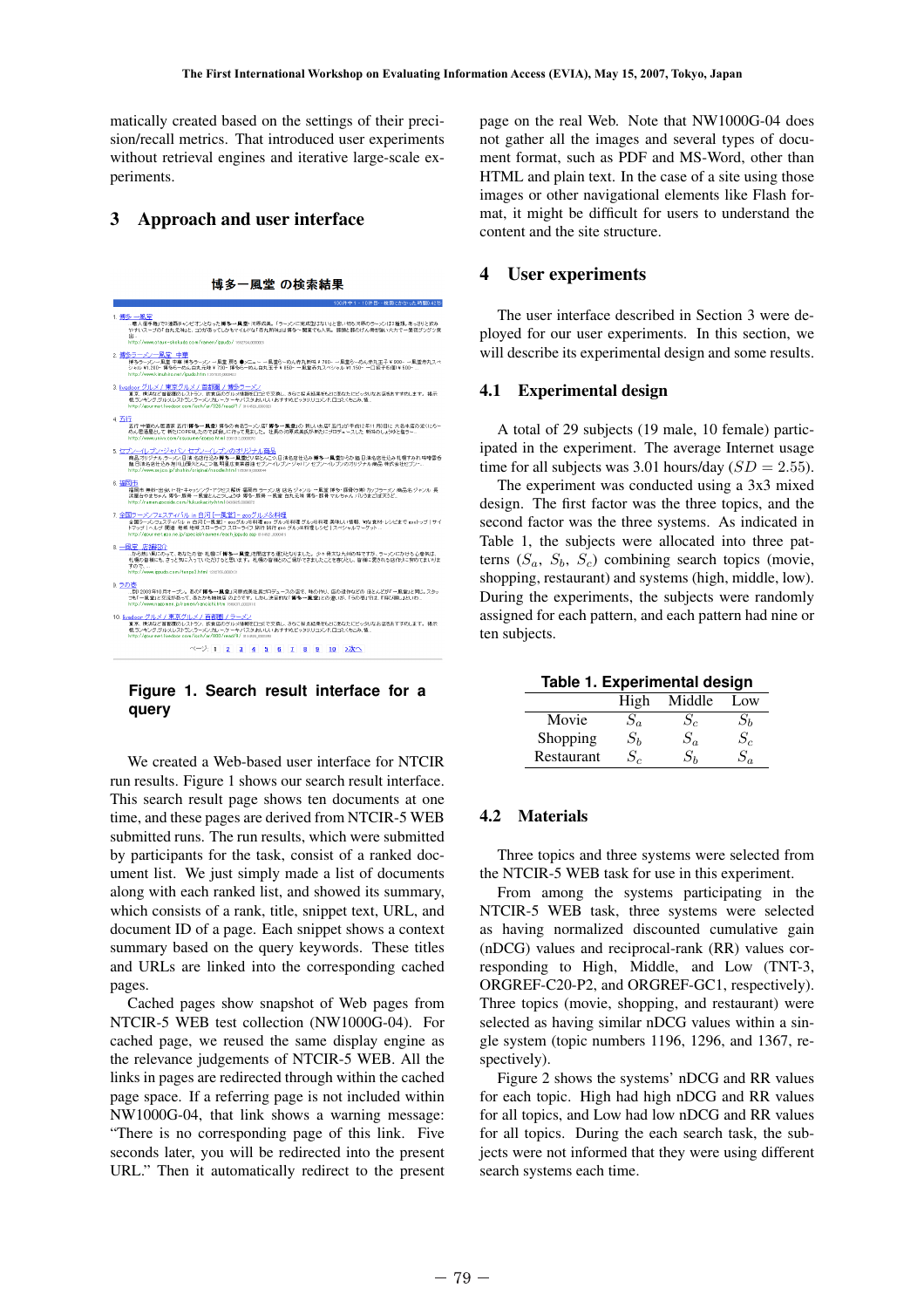

**Figure 2. nDCG and RR values for each system and each topic**

#### 4.3 Procedures

As described in Section 3, we used raw data archive dataset for the user experiments. In this section, details of the user experiments will be described.

First, the subjects were given a questionnaire on their experience in using the Internet and computers. After an introduction to the search tasks, subjects performed a practice search. After this, the topics were presented in random order according to the conditions of the experiment shown in Table 1. The search topics were displayed on a Web browser. When the search began, the following information was displayed: The purpose of the search, Background, Required conditions and the link to the search result pages described in Section 3. The subjects could jump to the search result pages whenever they wanted. From the search result interface, the subjects looked for pages that appeared to match the topic context. The search ended when the relevant page was found, and subjects were asked to evaluate the search.

### 4.4 Results

Figure 3 shows the subjects' average search time in seconds for each system and each topic. From this plot, we can see that for Movie and Shopping, High had the longest execution time, but in the case of Restaurant, the search time grew longer from High to Low. There was no significant difference, however, between systems and topics. when the r<br>asked to ev<br>4.4 Res<br>Figure 1<br>in seconds<br>this plot, which do the Restaur:<br>to Low. The between sy<br>As in the gest that e<br>WEB task<br>based on b<br>user perfor<br>5 Discure<br>Our app<br>the user ex<br>model was<br>liar trends<br>usefulnes

As in the case of prior research, these results suggest that even when evaluation data in the NTCIR-5 WEB task is used, the results of system performance based on batch evaluations do not match the results of user performance in user experiments.

# 5 Discussion

Our approach described in Section 3 was used in the user experiments. Our user experiments using the model was successfully conducted, and showed similar trends with prior research [3]. That implies the usefulness of the model itself.



**Figure 3. Average search time for each system and each topic**

Our approach utilizes the raw dataset of the run result from the participants at NTCIR-5 WEB. The same approach can be applied to other test collections, including NTCIR, TREC and CLEF and so on. And therefore these efforts could be connected with user experiments by using our approach.

In general, user experiments for system evaluation needs several types of efficient and effective retrieval systems. For clarifying experimental design, system evaluation usually needs a "baseline" (controled) and "improved systems" (experimental), in terms of experimental criteria. Comparing relative performance in interactive systems needs some level of efficiency in system response time. It would be difficult, however, to build such efficient systems, because today's test collection has a huge number of documents (e.g. NW1000G-04 has approximately 100 million web pages; 1.36TB [2]). Additionally, in experiments, the results can be biased if a small number of similar retrieval engines are used. So, comparing different retrieval schemes needs quite different retrieval engines. That will introduce another type of difficulties on building and testing several retrieval engines. Our simple approach, therefore, could remove costs to prepare those retrieval engines.

Other approach includes interactive search engines which takes user's queries online. That approach has advantages than ours in terms of realistic search environment, but it also needs to take costs to make efficient/effective retrieval systems and to make additional optional relevance judgements. And also if a users experiment allows arbitrarily user-entered queries, it will happen to appear new unjudged documents in search result pages. For a stable evaluation, those unjudged documents need additional relevance judgements. Turpin and Scholer [4] took another approach to build search results automatically from pooling document lists based on precision/recall measures in order to avoid this.

After the experiments, We asked subjects several questions about impressions of the experiments. For example, some subjects identified the experimental